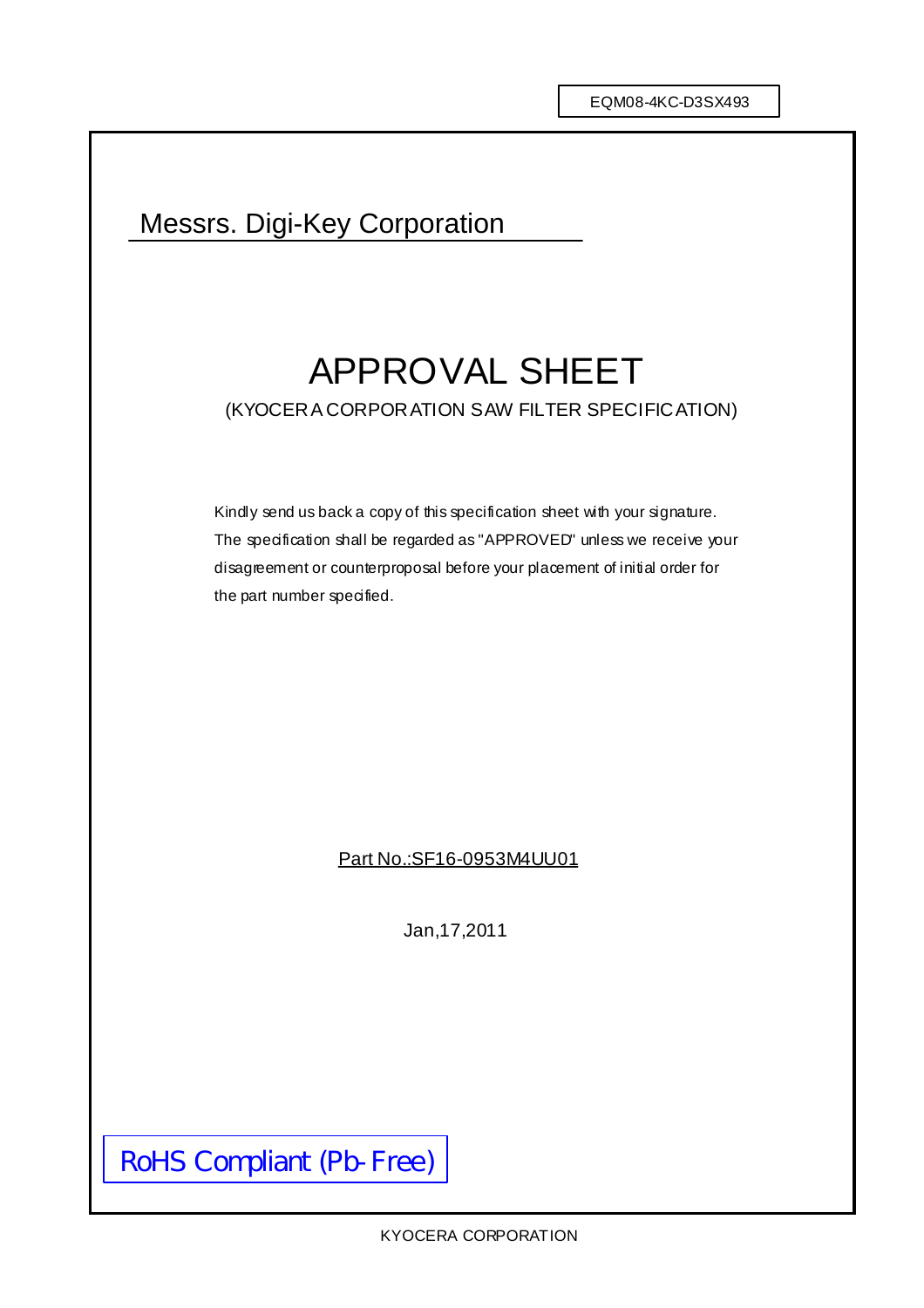# 0.History

| No. | Date            | <b>Notes</b>  | Approved | Approved                        | Approved | Prepared |
|-----|-----------------|---------------|----------|---------------------------------|----------|----------|
| 00  | Jan.08<br>,2011 | First Edition | Today    | R. Brigard A. Kelimate n. Chaus |          |          |
|     |                 |               |          |                                 |          |          |
|     |                 |               |          |                                 |          |          |
|     |                 |               |          |                                 |          |          |
|     |                 |               |          |                                 |          |          |
|     |                 |               |          |                                 |          |          |
|     |                 |               |          |                                 |          |          |
|     |                 |               |          |                                 |          |          |
|     |                 |               |          |                                 |          |          |
|     |                 |               |          |                                 |          |          |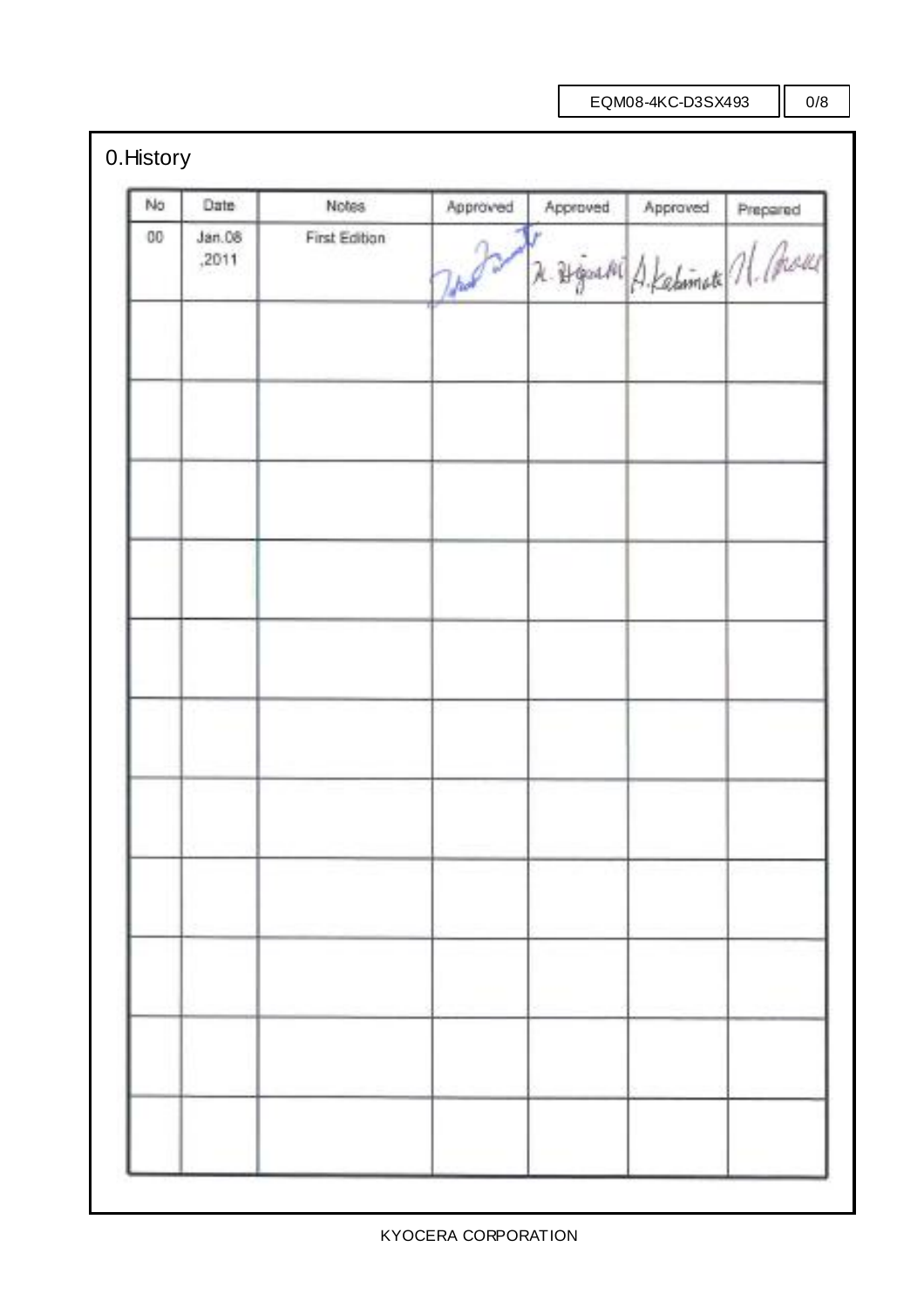Approved Approved QA Engineering Approved Prepared (gaddi) Production **Engineering** 

socié

### 1.Scope

This specification shall cover the characteristics of the RF SAW filter.

### 2.Customer's Part No.

## 3.KYOCERA's Part No.

SF16-0953M4UU01

#### SF 16 – 0953 M 4 UU 01

Series Package Size Frequency Application Terminals In/Out Condition Custom Specification

### 4.Electrical Characteristics

Terminating Source Impedance : 50 ohms, Single-ended Terminating Load Impedance : 50 ohms , Single-ended Table.1

|                                  | tems                  |                        |     |      | Unit            | Spec.          |                          |                   |     |
|----------------------------------|-----------------------|------------------------|-----|------|-----------------|----------------|--------------------------|-------------------|-----|
|                                  |                       | <b>Frequency Range</b> |     |      |                 | min.           | typ.                     | max.              |     |
| $4 - 1$                          | Norminal Frequency    |                        |     |      |                 | <b>MHz</b>     | $\overline{\phantom{a}}$ | 953               |     |
| $4 - 2$                          | Maximum hsertion Loss | 950                    | to  | 956  | <b>MHz</b>      | dВ             |                          | 2.5               | 3.0 |
| $4-3$                            | Amplitude Ripple(P-P) | 950                    | to  | 956  | <b>MHz</b>      | dB             |                          | 0.1               | 2.0 |
| $4 - 4$                          | hput VSWR             | 950                    | to  | 956  | <b>MHz</b>      |                | $\blacksquare$           | 1.4               | 2.5 |
|                                  | Output VSWR           | 950                    | to  | 956  | <b>MHz</b>      |                |                          | 1.4               | 2.5 |
| $4 - 5$                          | Absolute Attenuation  | 0.3                    | to  | 911  | <b>MHz</b>      | dВ             | 30                       | 43                |     |
|                                  |                       | 911                    | to  | 931  | <b>MHz</b>      | dВ             | 20                       | 38                |     |
|                                  |                       | 931                    | to  | 936  | <b>MHz</b>      | dB             | 15                       | 45                |     |
|                                  |                       | 936                    | to  | 943  | <b>MHz</b>      | dB             | 3                        | $12 \overline{ }$ |     |
|                                  |                       | 964                    | to  | 971  | <b>MHz</b>      | dB             | 3                        | 10                | ۰   |
|                                  |                       | 971                    | to. | 976  | M <sub>Hz</sub> | dB             | 10 <sup>1</sup>          | 28                |     |
|                                  |                       | 976                    | to  | 1025 | MHz             | dB             | 27                       | 36                |     |
|                                  |                       | 1025                   | to  | 3000 | <b>MHz</b>      | dB             | 27                       | 57                |     |
| 4-6   Maximum hput Power         |                       |                        |     |      | dBm             | $+12$          |                          |                   |     |
| Operating Temperature<br>$4 - 7$ |                       |                        |     |      | deg.C           | $-30$ to $+85$ |                          |                   |     |
| Storage Temperature<br>$4-8$ I   |                       |                        |     |      | deg.C           | $-40$ to $+95$ |                          |                   |     |

Specifications can change owing to product and/or technical improvements.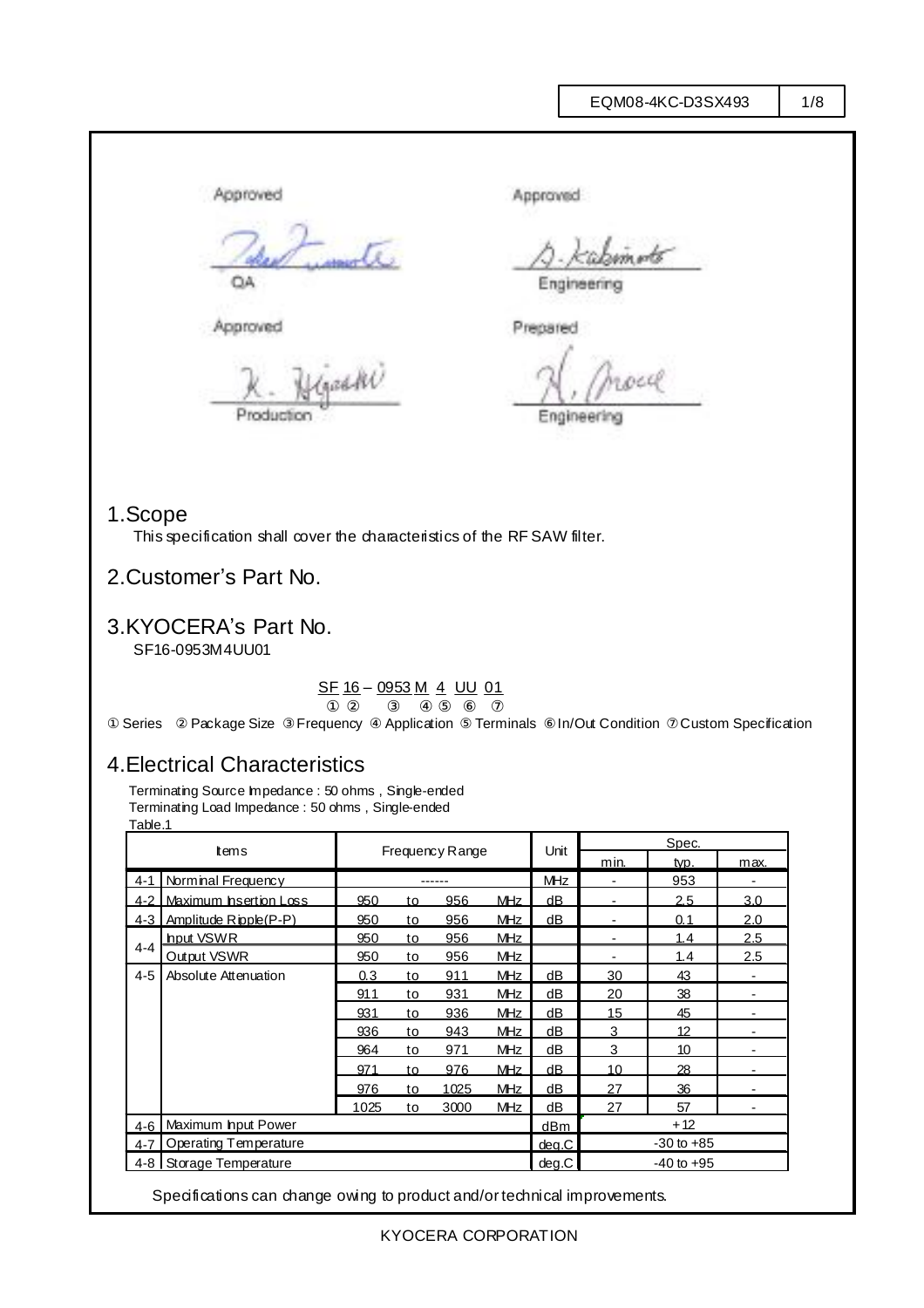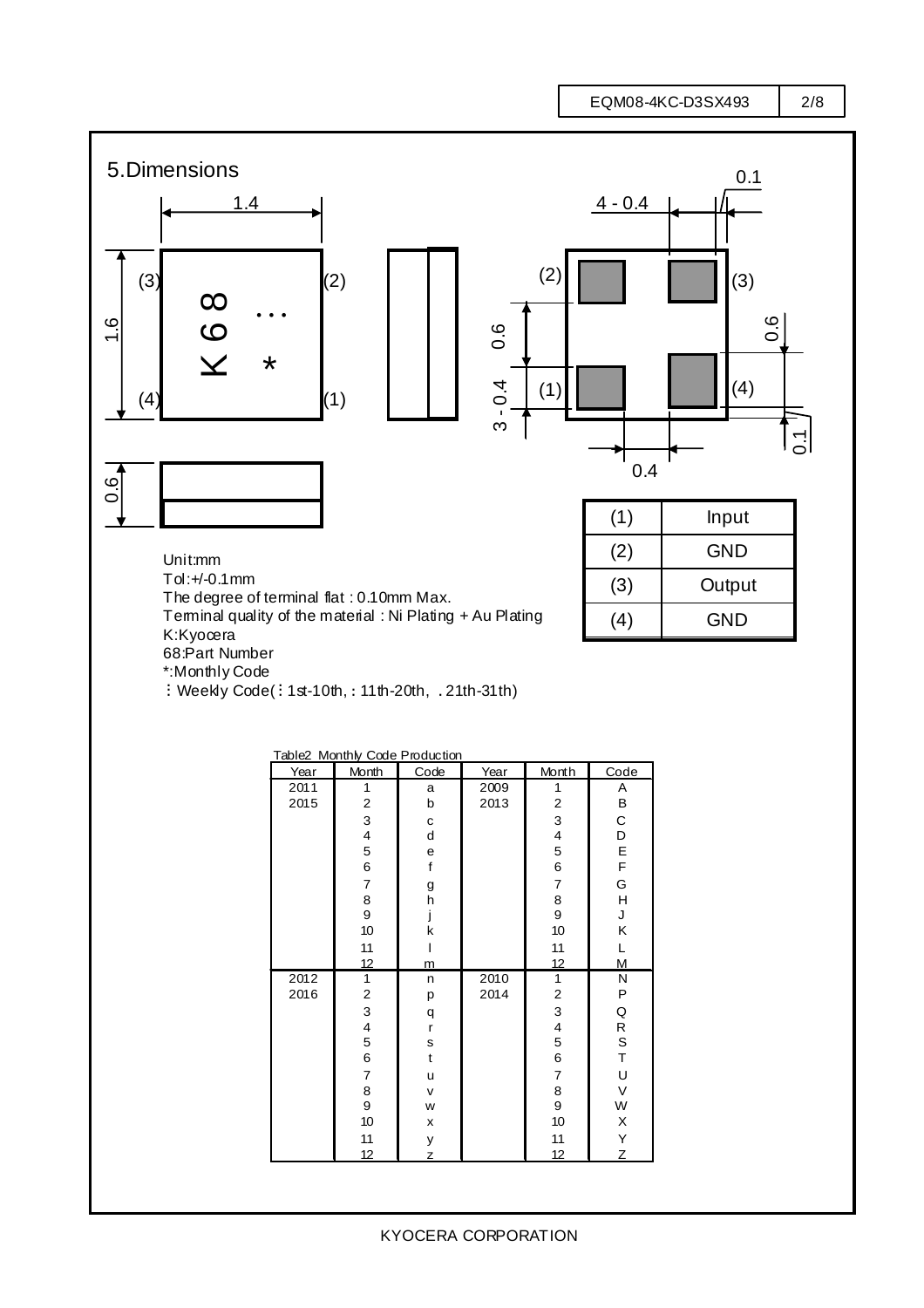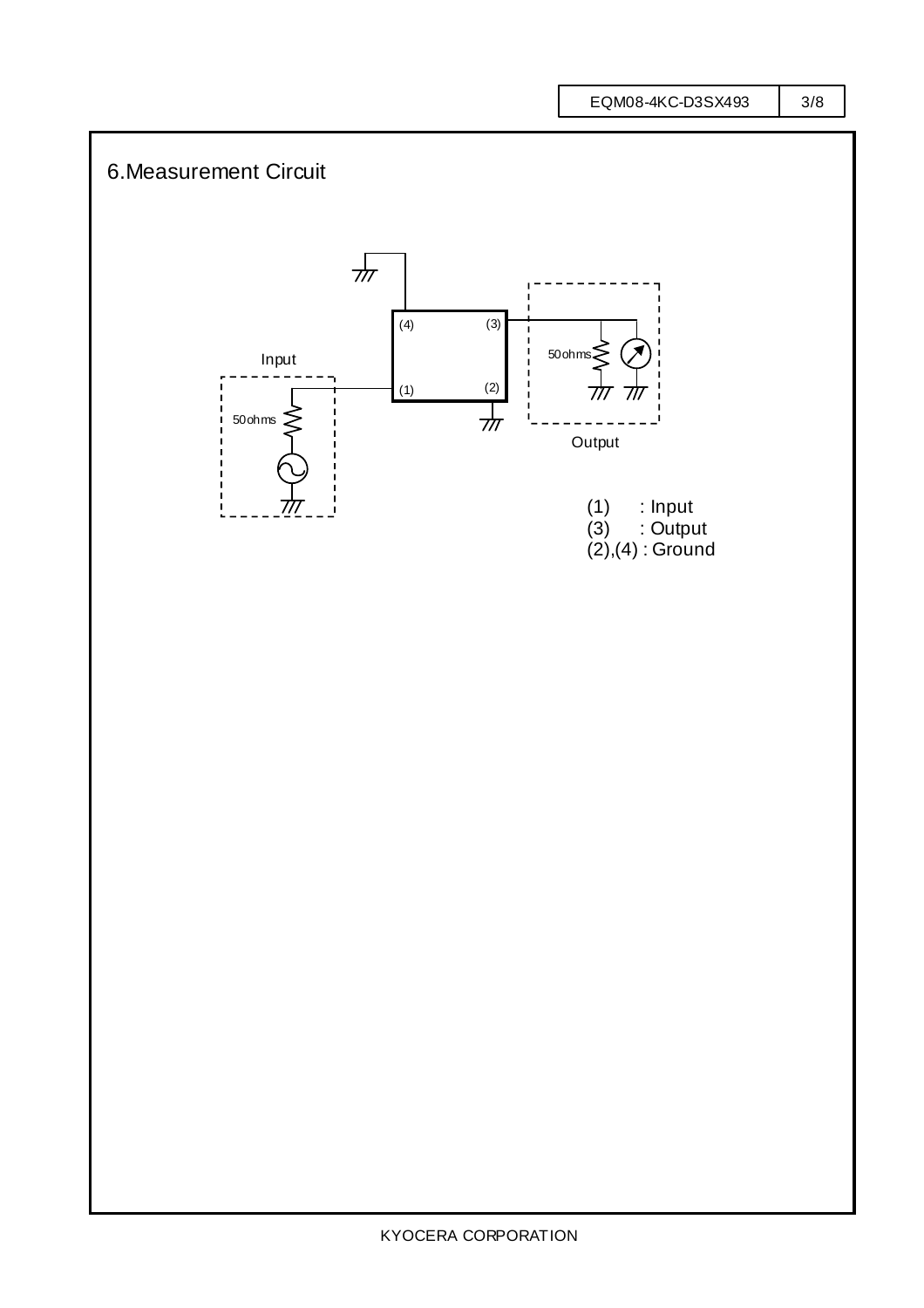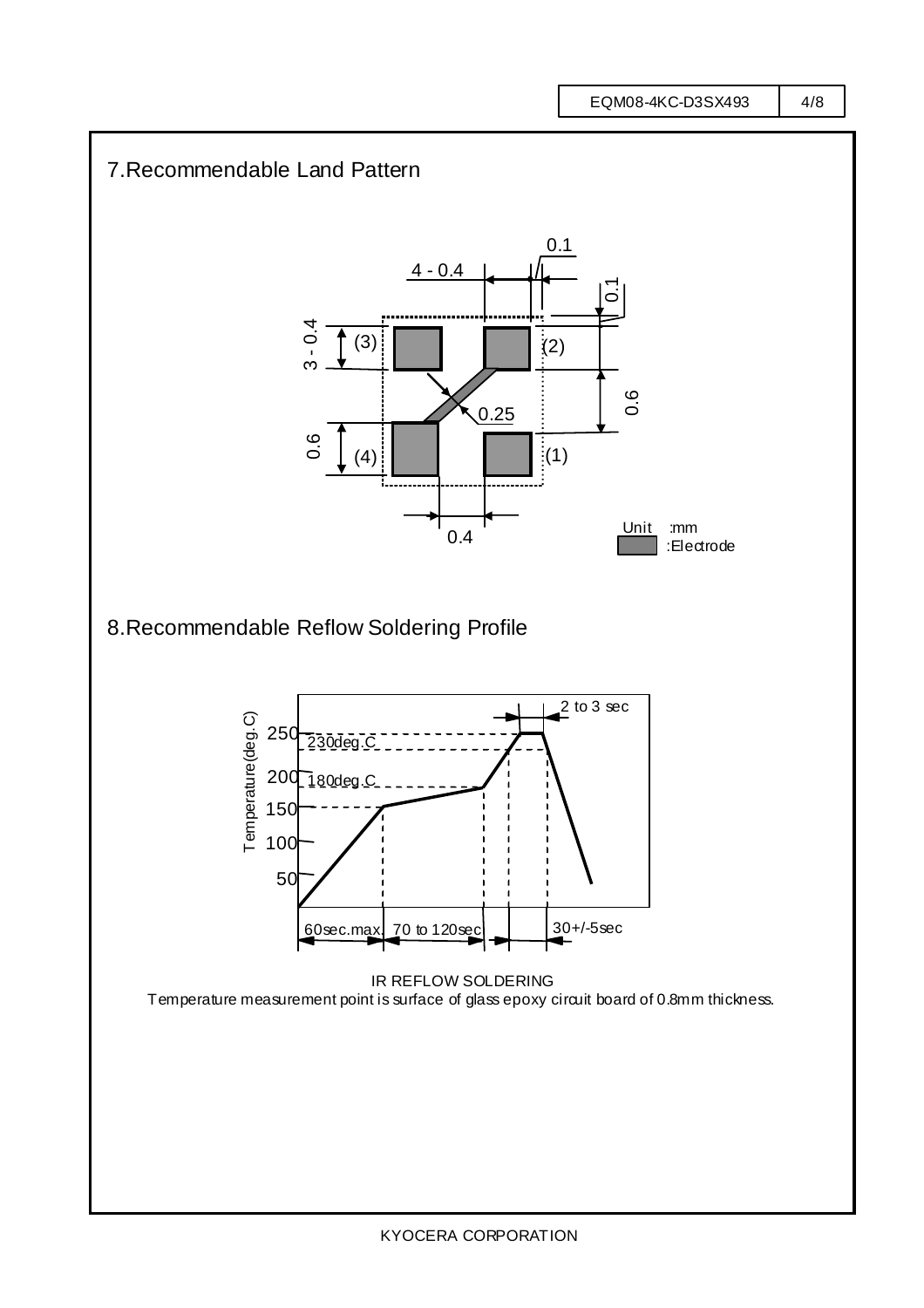# 9.Environmental Characteristics

| Item                      | Condition                                                                                         |  |  |  |  |  |
|---------------------------|---------------------------------------------------------------------------------------------------|--|--|--|--|--|
| Hum idity                 | Subject the filter to 60+/-2 deg.C and 90%RH to 95%RH                                             |  |  |  |  |  |
|                           | for 100 hours. Then, release the filter into the room                                             |  |  |  |  |  |
|                           | conditions for 2 hours minimum to the measurement.                                                |  |  |  |  |  |
|                           | It shall fulfill the specifications in Table 1.                                                   |  |  |  |  |  |
| <b>High Temperature</b>   | Subject the filter to 85+/-2 deg.C for 100 Hours.                                                 |  |  |  |  |  |
| Storage                   | Then, release the filter into the room conditions                                                 |  |  |  |  |  |
|                           | for 2 hours minimum to the measurement.                                                           |  |  |  |  |  |
|                           | It shall fulfill the specifications in Table 1.                                                   |  |  |  |  |  |
| Low Temperature           | Subject the filter to -40+/-2 deg. C for 100Hours.                                                |  |  |  |  |  |
| Storage                   | Then, release the filter into the room conditions                                                 |  |  |  |  |  |
|                           | for 2 hours minimum to the measurement.                                                           |  |  |  |  |  |
|                           | It shall fulfill the specifications in Table 1.                                                   |  |  |  |  |  |
| Resistance to             | Expose filter to increasing temperature with                                                      |  |  |  |  |  |
| <b>Reflow Solder Heat</b> | a minimum total exposure above 230 deg.C of $30+/5$                                               |  |  |  |  |  |
|                           | seconds and must include 2-3 seconds at peak                                                      |  |  |  |  |  |
|                           | temperature of 250 deg.C, twice.                                                                  |  |  |  |  |  |
|                           | Then, release the filter into the room conditions                                                 |  |  |  |  |  |
|                           | for 2 hours minimum to the measurement.                                                           |  |  |  |  |  |
|                           | It shall fulfill the specifications in Table 1.                                                   |  |  |  |  |  |
| Temperature Cycle         | 10 Cycles (1 cycles:-40 deg.C for 30 minutes then                                                 |  |  |  |  |  |
|                           | 25 deg. C for 15 minutes then 85 deg. C for 30 minutes.)                                          |  |  |  |  |  |
|                           | An examination is done under the evaluation circuit board                                         |  |  |  |  |  |
|                           | mounting condition.                                                                               |  |  |  |  |  |
|                           | Then, release the filter into the room conditions                                                 |  |  |  |  |  |
|                           | for 2 hours minimum to the measurement.                                                           |  |  |  |  |  |
|                           | It shall fulfill the specifications in Table 1.                                                   |  |  |  |  |  |
| Vibration                 | Subject the filter to vibration for 2 hour each                                                   |  |  |  |  |  |
|                           | In the X, Y and Z axes with the amplitude of $1.5$ mm,                                            |  |  |  |  |  |
|                           | 10 to 55 Hz/min.                                                                                  |  |  |  |  |  |
|                           | It shall fulfill the specifications in Table 1.                                                   |  |  |  |  |  |
| Mechanical Shock1         | Subject the filter to 3 shocks in each direction                                                  |  |  |  |  |  |
|                           | of six mutually perpendicular planes (a total of                                                  |  |  |  |  |  |
|                           | 18 shocks). Each shock shall be a sine wave shaped                                                |  |  |  |  |  |
|                           | with a magnitude of 100 G and a duration of 6 mseconds.                                           |  |  |  |  |  |
|                           |                                                                                                   |  |  |  |  |  |
| Mechanical Shock2         | It shall fulfill the specifications in Table 1.<br>Drop the filter randomly onto a concrete floor |  |  |  |  |  |
|                           |                                                                                                   |  |  |  |  |  |
|                           | from the Height of 1m, 3 times.                                                                   |  |  |  |  |  |
|                           | <u>It shall fulfill the specifications in Table 1.</u>                                            |  |  |  |  |  |
| ESD                       | A direct current voltage is increased to DEVICE mounted on the                                    |  |  |  |  |  |
|                           | evaluation circuit board. The failure rate which occurred by the direct                           |  |  |  |  |  |
|                           | current voltage is investigated. A direct current voltage begins from 39V.                        |  |  |  |  |  |
|                           | As for the voltage, it increses with step of E12 series. A failure voltage                        |  |  |  |  |  |
|                           | is prescribed in the direct current voltage that an accumulate trouble rate                       |  |  |  |  |  |
|                           | is 0.1%. It is judged with the trouble when increase in the insertion loss                        |  |  |  |  |  |
|                           | occurs beyond 0.3dB before and after the examination. A failure voltage                           |  |  |  |  |  |
|                           | is more than 50V. (Fig.-1)                                                                        |  |  |  |  |  |
|                           |                                                                                                   |  |  |  |  |  |
| <u>Fig.-</u>              |                                                                                                   |  |  |  |  |  |
|                           |                                                                                                   |  |  |  |  |  |
|                           |                                                                                                   |  |  |  |  |  |
|                           |                                                                                                   |  |  |  |  |  |
| DC Source                 |                                                                                                   |  |  |  |  |  |
|                           |                                                                                                   |  |  |  |  |  |
|                           |                                                                                                   |  |  |  |  |  |
| 777                       |                                                                                                   |  |  |  |  |  |
|                           |                                                                                                   |  |  |  |  |  |
|                           | <b>ESD TEST Circuit( Machine Model)</b>                                                           |  |  |  |  |  |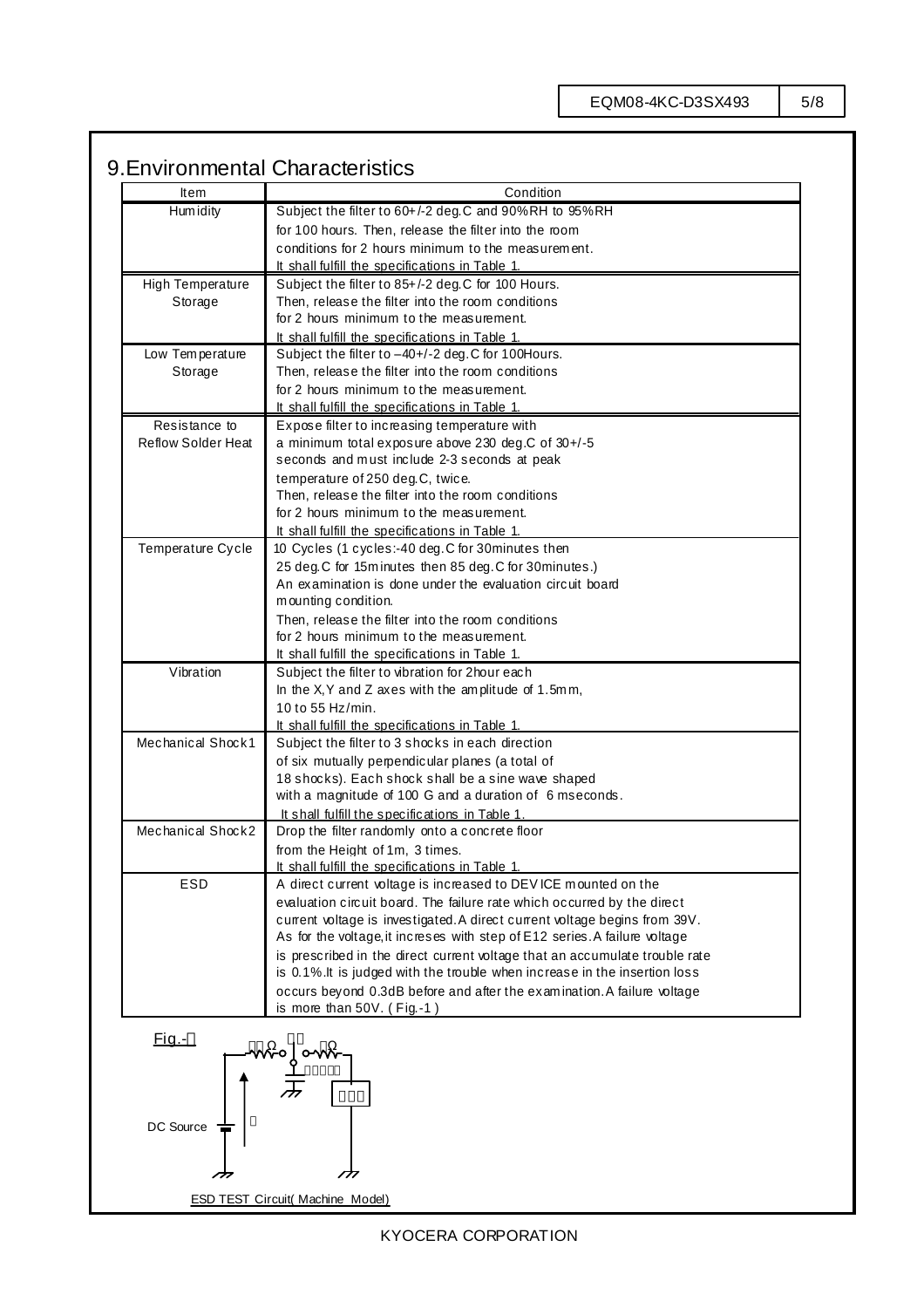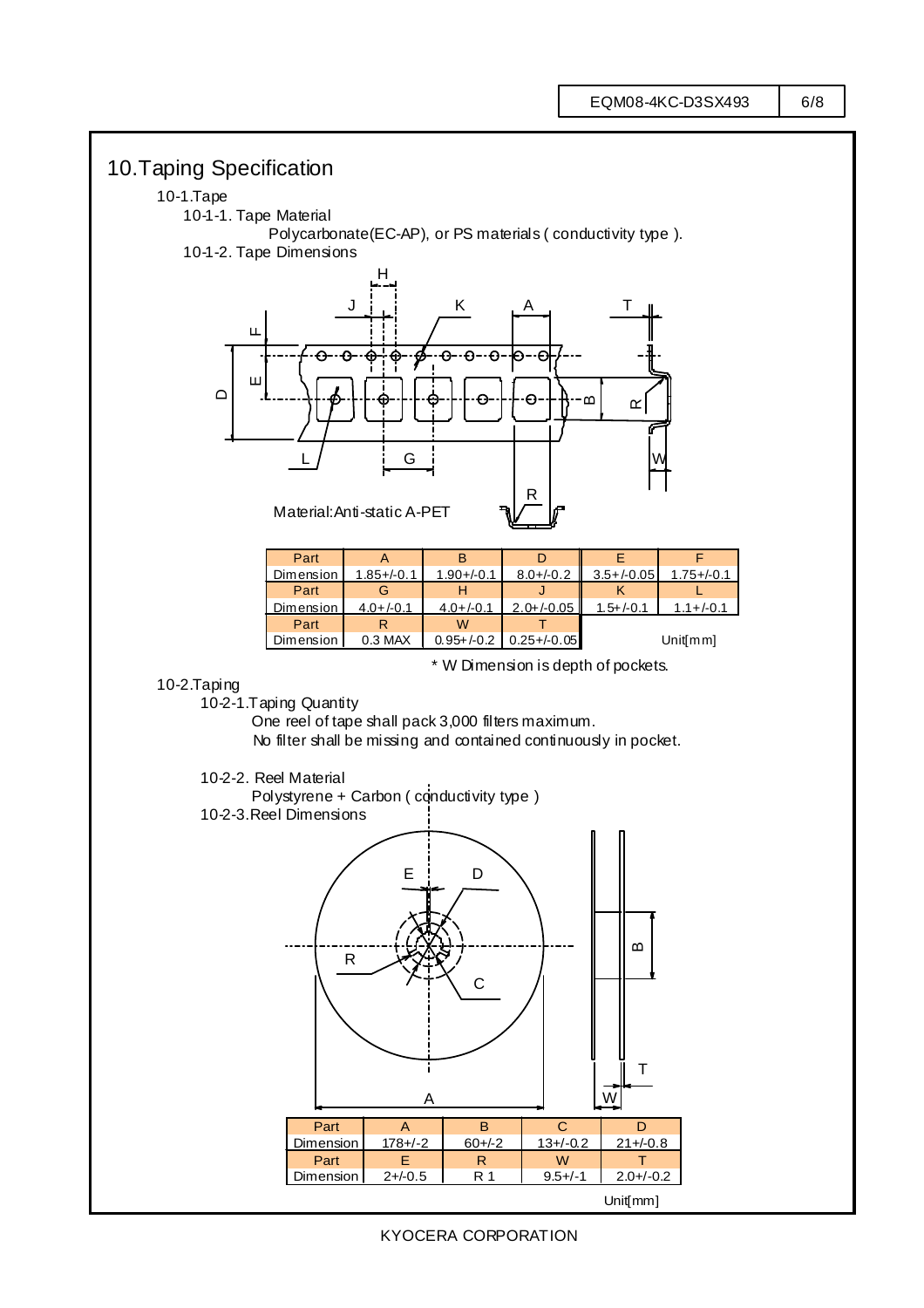